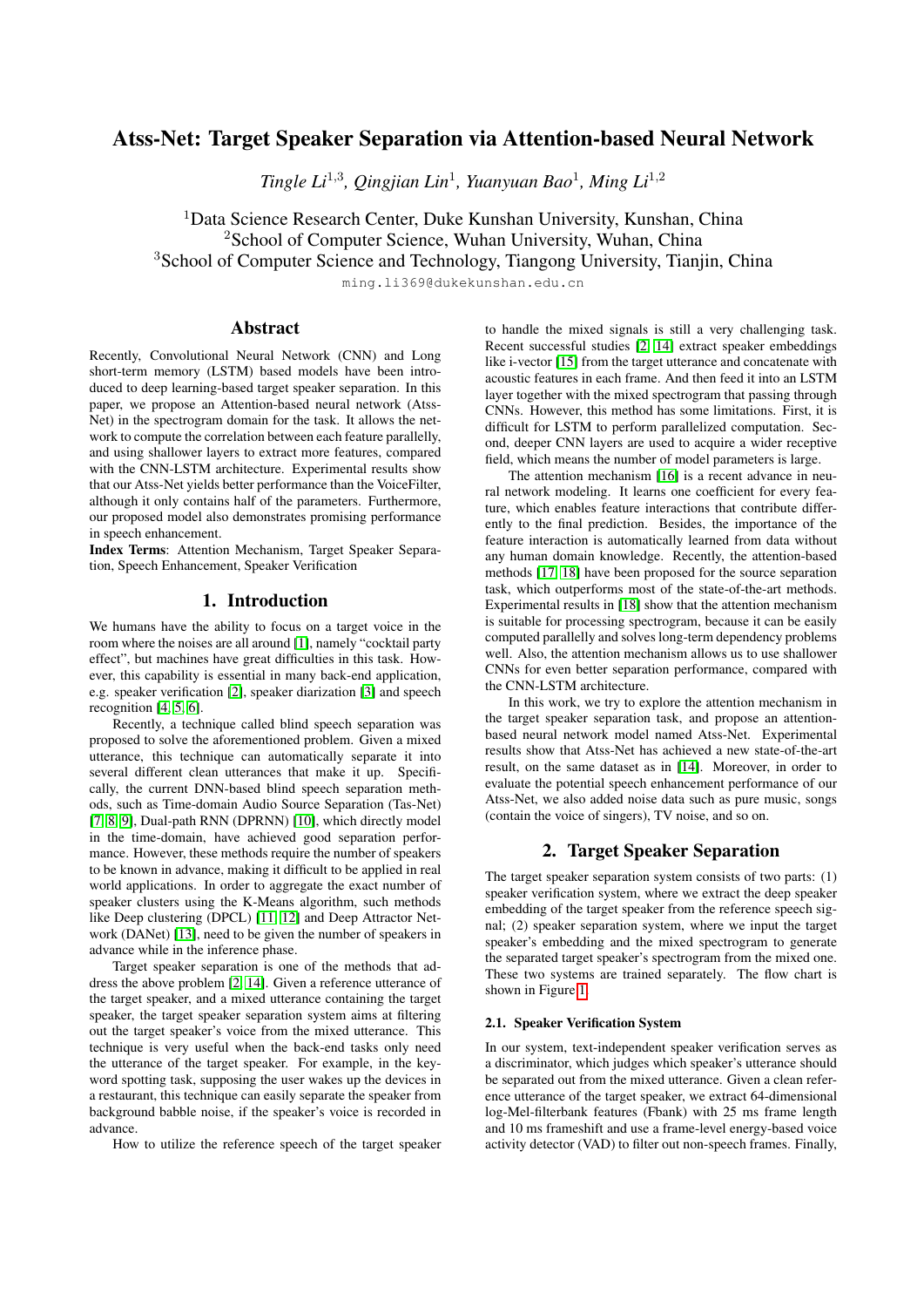<span id="page-1-0"></span>

Figure 1: *The flow chart of our separation system.*

we feed the features to a speaker verification system and get the target speaker embedding  $e_j \in \mathbb{R}^{1 \times \ddot{F}}$ , where  $\ddot{F}$  is the dimension of the frequency bins, and  $j$  denotes the source of the target speaker.

### 2.2. Target Speaker Separation System

Our network operates in the spectrogram domain as the baseline [\[14\]](#page-4-13) did. The mixed utterance can be defined as a linear combination of C speaker sources  $s_1(t), ..., s_c(t)$ , where  $s_i \in \mathbb{R}^{1 \times T}$ , and  $\widetilde{T}$  is the duration of the utterance.

$$
x(t) = \sum_{i=1}^{c} s_i(t) \tag{1}
$$

Then we perform the short-time Fourier transform (STFT) to get the spectrograms, so the sum of each source spectrogram  $S_i(t, f)$  combines into mixed spectrogram  $X(t, f) \in \mathbb{R}^{\bar{T} \times \bar{F}}$ , where  $T$  and  $\overline{F}$  are the dimension of time and frequency bin axes respectively.

$$
X(t, f) = \sum_{i=1}^{c} S_i(t, f)
$$
 (2)

Besides, we need to input the target speaker embedding  $e_j \in \mathbb{R}^{1 \times \tilde{F}}$  to the model  $(1 \leq j \leq c)$ . So we duplicate the speaker embedding for  $T$  times to get the extended target speaker embedding  $E_j \in \mathbb{R}^{T \times \ddot{F}}$ .

Similar to the baseline [\[14\]](#page-4-13), we assume the phase of the mixture is the same as that of the separated utterance, so we only input the magnitude spectrogram  $|X(t, f)|$  to the model together with the extended target speaker embedding  $E_i$  to estimate the time-frequency mask  $M_i$ .

$$
M_j(t, f) = g(|X(t, f)|, E_j)
$$
\n(3)

where  $g(t, f)$  is the target speaker separation system.

Therefore, the estimated magnitude spectrogram  $|\widehat{S}_i(t, f)|$ is calculated by performing the element-wise product between the mixed magnitude spectrogram and the estimated timefrequency mask.

$$
|\widehat{S}_j(t,f)| = |X(t,f)| \odot M_j(t,f)) \tag{4}
$$

where  $\odot$  denotes the element-wise product operation.

So this task can be denoted as minimizing the squared  $l_2$ norm between the ground truth and the estimated magnitude:

$$
\mathcal{L} = \underset{M}{\arg\min} \left\| |S_j(t, f)| - |\widehat{S}_j(t, f)| \right\|_2^2 \tag{5}
$$

In addition, the reconstruction of time domain target speaker signal  $\hat{s}_i$  is accomplished by combining the estimated magnitude spectrogram and the mixed phase to perform inverse short-time Fourier transform (ISTFT), which is:

$$
\widehat{s}_j(t) = \text{ISTFT}(|\widehat{S}_j(t,f)| \times e^{\angle X(t,f)i}) \tag{6}
$$

where  $\angle X(t, f)$  is the phase of mixed utterance.

## 3. The proposed Atss-Net

As shown in Figure [2,](#page-1-1) the speaker verification system in our Atss-Net is based on [\[19\]](#page-4-18). And the speaker separation system consists of N Attention blocks and a Transform block. Specifically, each Attention block consists of a Multi-Head Temporal Scaled Dot-Product Attention layer (Section 3.2-3.4), a Feed-Forward layer (Section 3.5), and two Layer Normalization layers (Section 3.6). The Transform block includes a dense layer and a CNN layer with the kernel size  $3 \times 3$ , which aims to compress the channel dimension of the feature maps form  $d_k$  to 1 and generate the estimated mask.

<span id="page-1-1"></span>

Figure 2: *Model architecture of the Atss-Net.*

### 3.1. Deep ResNet-based Speaker Embedding

Based on the previous work [\[19\]](#page-4-18), our deep speaker embedding extraction module includes a ResNet-18 front end [\[20\]](#page-4-19), two parallelized pooling layers and two linear layers. First, the ResNet-18 module transforms L-frames Fbanks to feature maps, with the channel settings of  $\{16, 32, 64, 128\}$ , the kernel size of  $3 \times 3$ and the padding size of 1. For each channel, the mean-pooling and standard-pooling are applied respectively, and the outputs are concatenated together. Then, we feed the output into two linear layers and the softmax function sequentially, generating speaker likelihoods. The size of the second linear layer equals the number of speakers in the training data. While in the inference phase, the second linear layer will be removed and the output of the first linear layer will be used as the target speaker embedding.

### 3.2. Scaled Dot-Product Attention

Self-Attention is a mechanism that can relate different time steps of each magnitude feature map to compute their representations. There are many types of attention mechanisms [\[21,](#page-4-20) [22,](#page-4-21) [23\]](#page-4-22), and here we use the dot-product [\[23\]](#page-4-22). In our model, the magnitude feature maps are separately input to three different CNN layers with the kernel size  $1 \times 1$ , to get the query  $Q$ , keys  $K$ , and values  $V$  respectively. Then, we compute the dot products of the query  $Q$  with keys  $K$ , divide each by  $\sqrt{d_k}$ , where  $d_k$  is the channel dimension of the magnitude feature maps. Finally, a softmax function is applied to obtain the weights on the values V. The output of dot-product attention is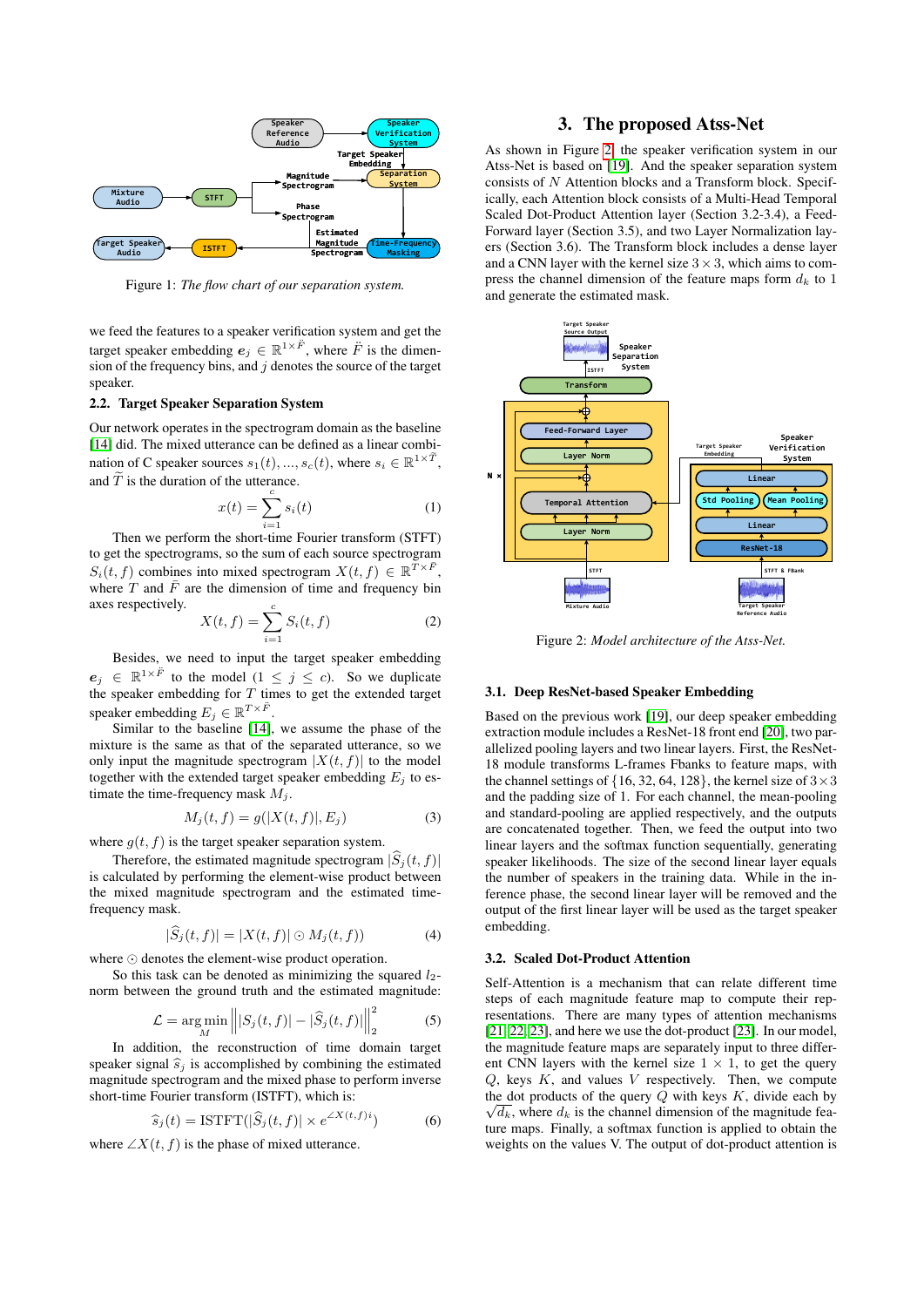Table 1: *Parameters of Dilated CNN.*

| Laver            | <b>Kernel Size</b> Dilation |               | <b>Output Channel</b> |
|------------------|-----------------------------|---------------|-----------------------|
| CNN 1            | $5 \times 5$                | $1 \times 1$  | 64                    |
| CNN <sub>2</sub> | $5 \times 5$                | $2 \times 1$  | 64                    |
| CNN <sub>3</sub> | $5 \times 5$                | $4 \times 1$  | 64                    |
| CNN <sub>4</sub> | $5 \times 5$                | $8 \times 1$  | 64                    |
| CNN <sub>5</sub> | $5 \times 5$                | $16 \times 1$ | 64                    |
| CNN <sub>6</sub> | $1 \times 1$                | $1 \times 1$  | 64                    |

computed as:

$$
\text{Attention}(Q, K, V) = \text{softmax}\left(\frac{QK^T}{\sqrt{d_k}}\right)V\tag{7}
$$

where  $1/\sqrt{d_k}$  is used to prevent softmax function into regions that have very small gradients.

### 3.3. Multi-Head Attention

Since the duration of each utterance is short, we need to find a way to make full use of sampling features and compute the attention value more precisely. Multi-Head Attention is a good option. Specifically, it performs Scaled Dot-Product Attention for  $h$  times repeatedly, then concatenates all the results following the channel axis, and finally performs convolution to restore the origin shapes. The formula is as follows:

$$
\text{MultiHead}(Q, K, V) = \text{Concat}(\text{head}_1, \text{head}_2, \cdots, \text{head}_i, \cdots, \text{head}_h) \cdot W^O \tag{8}
$$

where  $head_i =$  Attention $(Q \cdot W_i^Q, K \cdot W_i^K, V \cdot W_i^V)$ ,  $W^{Q}, W^{K}, W^{V}$  are there different CNN layers with the kernel size  $1 \times 1$  and  $W^O$  is a CNN layer with the kernel size  $3 \times 3$ .

### 3.4. Temporal Attention

The architecture of Temporal Attention (TA) is shown in Figure [3.](#page-2-0) Specifically, we first concatenate the mixed magnitude spectrogram  $|X(t, f)| \in \mathbb{R}^{T \times \bar{F}}$  and the extended target speaker embedding  $E_j \in \mathbb{R}^{T \times \ddot{F}}$  following the frequency bin axis to get the output  $R(t, f) \in \mathbb{R}^{T \times F}$ , and  $F = \bar{F} + \ddot{F}$ :

$$
R(t, f) = \text{Concat}(|X(t, f)|, E_j)
$$
\n(9)

where  $|X(t, f)|$  and  $E_j$  are the magnitude of the mixed spectrogram and extended speaker embedding respectively.

Then, a group of Dilated CNN (DCNN) layers [\[24\]](#page-4-23) is employed as the feature extractor, where details can be seen in Table 1. After that, Multi-Head Attention is performed on the frequency bin axis, and each head stores the complete temporal information. The formulas are as follows:

$$
Q', K', V' = \text{DCNN}(R(t, f))\tag{10}
$$

$$
TA = MultiHead(Q', K', V') \tag{11}
$$

#### 3.5. Feed-Forward Layer

Feed-Forward layer is another core module of our Atss-Net. It contains two linear transformations with a ReLU activation [\[25\]](#page-4-24) in between. The dimensions of input and output magnitude feature maps are  $\mathbb{R}^{d_k \times T \times F}$ , and the dimension of the hidden layer is  $\mathbb{R}^{d_k \times T \times \overline{F}}$ , where  $\widetilde{F}$  is four times as much as F. The computing formula is as follows:

<span id="page-2-0"></span>

Figure 3: *Model architecture of the Temporal Attention.*

$$
FFN(x) = \max(0, xW_1 + b_1)W_2 + b_2 \tag{12}
$$

where x is the output of Temporal Attention (TA) module ,  $W_1 \in \mathbb{R}^{F \times F}$ ,  $W_2 \in \mathbb{R}^{F \times F}$  and the biases  $b_1 \in \mathbb{R}^F$ ,  $b_2 \in \mathbb{R}^F$ .

## 3.6. Layer Norm

Layer Normalization and residual connection are employed to each sub-block for effective training. So the output of each sublayer is:

$$
x + \text{Sublayer}(\text{LayerNorm}(x))\tag{13}
$$

where  $\text{Sublayer}(x)$  could be the Temporal Attention module, and the Feed-Forwawrd layer module.

## 4. Experiment Setup

### 4.1. Data Description

#### *4.1.1. Voxcelab Dataset*

Voxceleb [\[26\]](#page-4-25) is a large text-independent speaker verification dataset that includes more than 100,000 words from 1251 celebrities "in the wild". We use the official split training and validation set together as our development dataset. Specifically, there are 1211 celebrities in the training dataset, while the test dataset contains 4715 utterances from the rest 40 celebrities. Also, there are 37720 pairs of trials in total, where 18860 are true trials. And our system has a 2.97% equal error rate (EER) on this test dataset, which is close to the result of d-vector (3.02%) used by the baseline [\[14\]](#page-4-13).

#### *4.1.2. Librispeech Dataset*

The Librispeech dataset [\[27\]](#page-4-26) is used for the target speaker separation task as the baseline [\[14\]](#page-4-13) did, where the training set contains 2338 speakers, and the test set contains 73 speakers. Also, each utterance contains the voice of one speaker.

In detail, the training set and test set are generated onthe-fly as follows: (1) randomly select two speakers from the speaker list that [\[14\]](#page-4-13) provided; (2) for each speaker, randomly sample utterances with 3s. (3) use the FFmpeg to normalize the volume of selected utterances and mix them.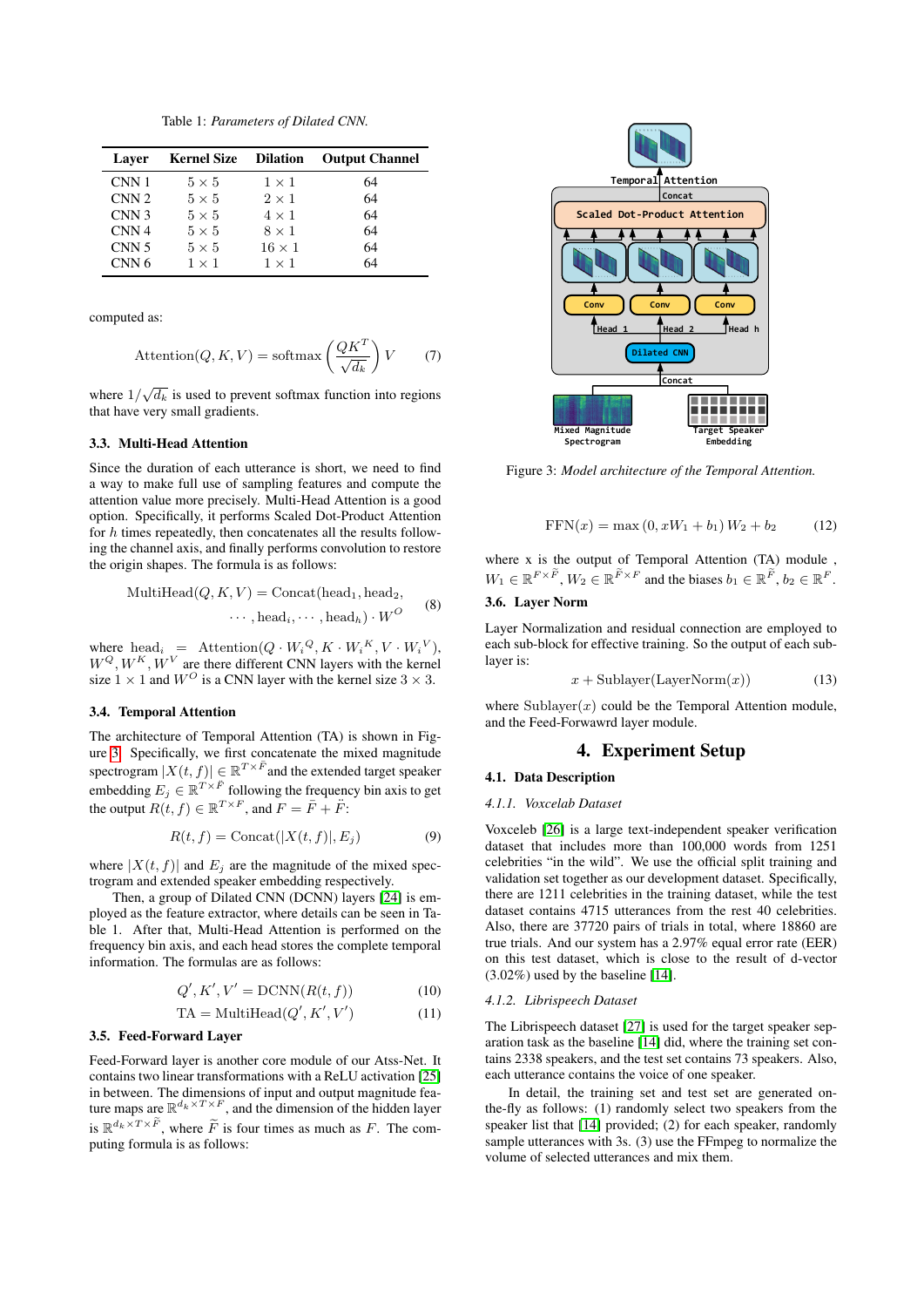## *4.1.3. AISHELL-2 Dataset*

AISHELL-2 [\[28\]](#page-4-27) is a Chinese Mandarin dataset that contains 1991 speakers and 87456 utterances in total, and the duration of each utterance is varied from 2s to 10s. And we use it for speech enhancement experiments here. Specifically, we randomly selected 1951 speakers and 85000 utterances for training, and the others for testing. When it comes to the background noise, we picked 50 pure music from the CCMixter dataset [\[29\]](#page-4-28), 150 English songs from the MUSDB18 dataset [\[30\]](#page-4-29), 25 Chinese songs and 200 far-field TV utterances from the Internet, in a total of 425 utterances.

The mixed utterances are simulated on-the-fly in 3 steps: (1) randomly select one speaker from the speaker list, and then randomly select two utterances of that speaker; utterance one is used as a referenced utterance, and utterance two is used to mix with background noise; (2) randomly select one utterance from the noise list, then randomly cut it to the same dimension as the selected speaker's utterance two; (3) mix these two utterances using the signal-to-noise ratio (SNR) uniformly sampled from 5dB to 20dB.

### 4.2. Training Setup

We train the model using PyTorch [\[31\]](#page-4-30) with 4 NVIDIA TITAN RTX GPU. In order to compare our model with the baseline [\[14\]](#page-4-13), the hyperparameters of our model are roughly consistent with [\[14\]](#page-4-13). Specifically, the frame length and frame step of the STFT are set to 400 and 160 respectively and a 512-point discrete Fourier transform is performed. Also, the networks are trained to estimate the magnitude spectrogram using the Adam optimizer [\[32\]](#page-4-31), with an initial learning rate of 0.0001. Also, due to the limitation of the GPU memory, we can only train Atss-Net with 3 Temporal Attention modules, 2 heads and 64 channel dimensions. Besides, we set the batch size to 16 and set the maximum epoch to 50. If the validation loss does not descend after 10 epoch, the early stop will be performed and the training phase will stop. Last but not least, we use signalto-distortion ratio (SDR) [\[33\]](#page-4-32) as the evaluation metric for target speaker separation, and use the perceptual evaluation of speech quality (PESQ) ITU-T P.862 [\[34\]](#page-4-33) to evaluate the speech enhancement performance. For both PESQ and SDR metrics, the higher number indicates the better performance.

### 5. Results

### 5.1. Target Speaker Separation Experiment

Since the baseline [\[14\]](#page-4-13) is not open source, we try to build this system ourselves. In our implementation, the initial SDR result (1.26dB) and the evaluated result (9.04dB) are different from that in [\[14\]](#page-4-13), which are 10.1dB and 17.9dB respectively. However, the improvement of SDR value (7.78dB) in our implementation is the same as in [\[14\]](#page-4-13) (7.8dB). As shown in Table 3, VoiceFilter [\[14\]](#page-4-13) is the baseline that we implemented, and the Atss-Net is the model we proposed. Specifically, the SDR value that our model improved is 9.30dB, while the baseline is 7.78dB. Therefore, our proposed model outperforms the baseline method. Moreover, the parameters of our model (4.68M) are nearly 50% less than the baseline (9.45M).

Furthermore, compared with using attention blocks (9.30dB), the SDR gain of Atss-Net without them (3.88dB) is relatively low, which indicates the effectiveness of the attention mechanism used here. Meanwhile, we compare our model with the model using the permutation invariant training (PIT) loss [\[35\]](#page-4-34). This model has the same architecture as the Atss-Net, except that there is no speaker embedding as input. In this case,

Table 2: *System performance in the speech enhancement experiment on AISHELL-2 dataset.*

| <b>Evaluation Metric</b> | <b>PESO</b> |                      |      |      |
|--------------------------|-------------|----------------------|------|------|
| <b>Test SNR</b>          | 5           | 10                   | 15   | 20   |
| Origin                   | 1.23        | 1.45 1.84            |      | 2.45 |
| VoiceFilter [14]         |             | $1.83$ $2.13$ $2.41$ |      | 2.62 |
| Atss-Net                 | 2.06        | 2.42                 | 2.87 | 3.22 |

Table 3: *System performance in the target speaker separation experiment on Librispeech dataset.*

| Model                                | # Param        | <b>Mean SDR</b> |              |              |  |
|--------------------------------------|----------------|-----------------|--------------|--------------|--|
|                                      |                | <b>Before</b>   | After        | Improved     |  |
| VoiceFilter [14]                     | 9.45M          | 1.26            | 9.04         | 7.78         |  |
| Atss-Net (w/o Att)<br>Atss-Net (PIT) | 0.65M<br>4.68M | 1.26<br>1.26    | 5.14<br>9.83 | 3.88<br>8.57 |  |
| Atss-Net                             | 4.68M          | 1 26            | 10.56        | 9.30         |  |

this PIT architecture needs to know the exact number of speakers in advance, and chooses the output that is the closest to the ground truth, i.e., with the lowest loss value. As shown in Table 3, using PIT loss to train the model (8.57dB) is not as good as directly using the target speaker embedding too.

### 5.2. The Speech Enhancement Experiment

Table 2 summarizes the  $PESQ<sup>1</sup>$  $PESQ<sup>1</sup>$  $PESQ<sup>1</sup>$  performance of our method under different SNR conditions for speech enhancement. Besides, some listening samples are available online<sup>[2](#page-3-1)</sup>. From the samples we can see that our Atss-Net can achieve good speech enhancement performance, even there is a singer's voice and music in the background. This supports our claim that adding the target speaker embedding as an auxiliary input to the separation network can effectively extract the target speaker's voice from various kinds of vocal background noises for speech enhancement.

## 6. Conclusions

In this paper, we propose an Attention-based neural network for target speaker separation, namely the Atss-Net, which achieves better SDR performance compared with the baseline Voice-Filter. Besides, we do an experiment to prove that adding speaker embedding as an auxiliary input can potentially gain good speech enhancement performance with vocal background noises. For future works, we plan to model the task directly in the time-domain, so that the difference of the phase between the mixed and clean utterance will not be mismatched.

## 7. Acknowledgements

This research is funded in part by the National Natural Science Foundation of China (61773413), Key Research and Development Program of Jiangsu Province (BE2019054), Six talent peaks project in Jiangsu Province (JY-074), Science and Technology Program of Guangzhou, China (202007030011, 201903010040).

<span id="page-3-0"></span><sup>1</sup><https://github.com/ludlows/python-pesq>

<span id="page-3-1"></span><sup>2</sup>[https://tinglok.netlify.com/files/](https://tinglok.netlify.com/files/interspeech2020/)

[interspeech2020/](https://tinglok.netlify.com/files/interspeech2020/)